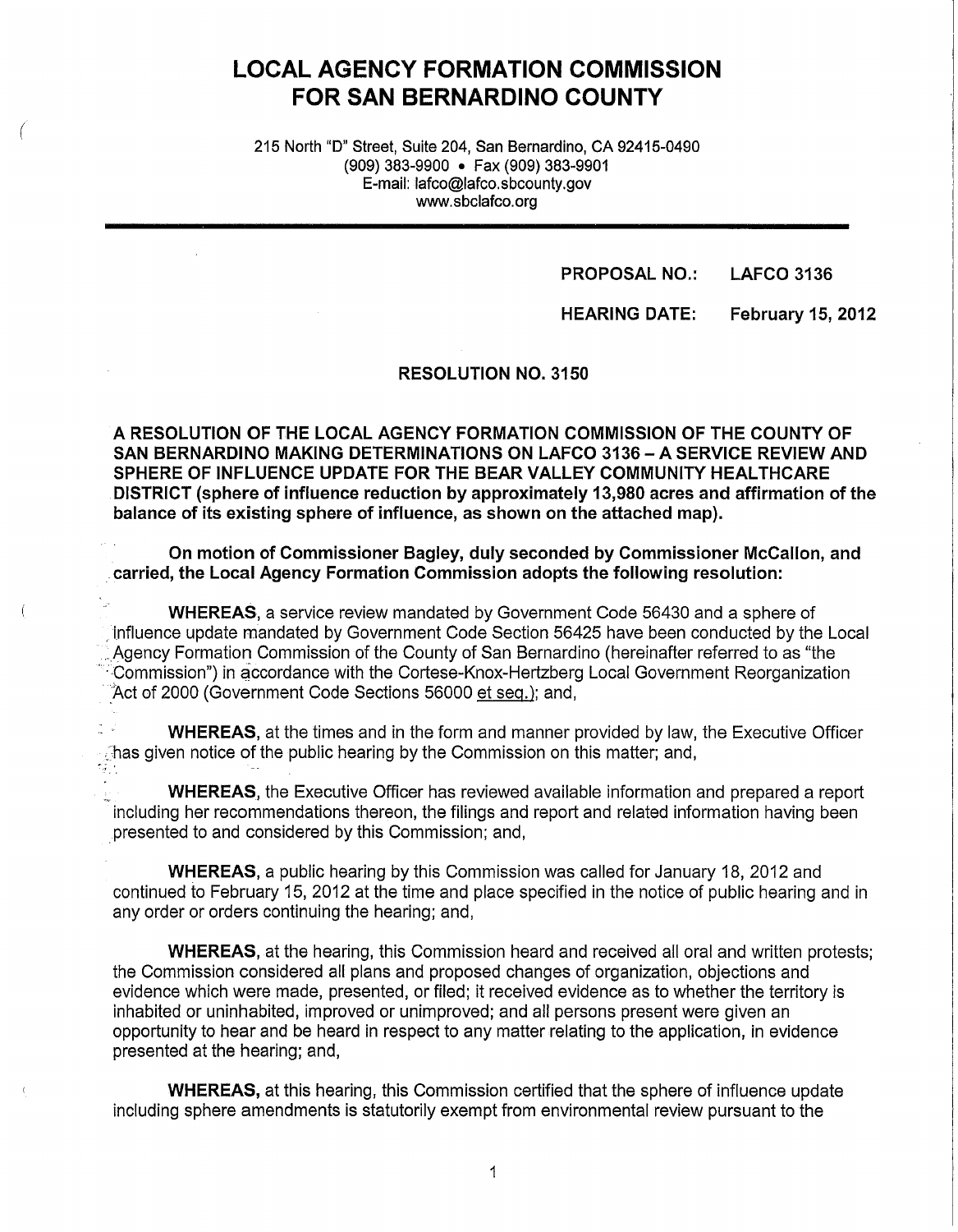provisions of the California Environmental Quality Act (CEQA) and such exemption was adopted by this Commission on January 18, 2012. The Commission directed its Executive Officer to file a Notice of Exemption within five working days of its adoption; and,

**WHEREAS,** based on presently existing evidence, facts, and circumstances filed with the Local Agency Formation Commission and considered by this Commission, it is determined that the sphere of influence for the Bear Valley Community Healthcare District (hereafter shown as the "BVCHD" or the "District") shall be amended as shown on the map attached as Exhibit "A" to this resolution, defined as follows:

- ( 1) Reduce the District's existing sphere of influence to exclude Area 1 ( containing approximately 4,480 acres), Area 2 (containing approximately 5,340 acres), Area 3 (containing approximately 2,880 acres), Area 4 (containing approximately 640 acres), and Area 5 (containing approximately 640 acres); and,
- (2) Affirm the balance of the District's existing sphere of influence.

**WHEREAS,** the determinations required by Government Code Section 56430 and local Commission policy are included in the report prepared and submitted to the Commission dated January 9, 2012 and received and filed by the Commission on January 18, 2012, a complete copy of which is on file in the LAFCO office. The determinations of the Commission are:

# **1. Growth and population projections for the affected area:**

### Land Use

### Unincorporated Area

According to the Bear Valley Community Plan, several issues set Bear Valley apart from other mountain communities, suggesting that different strategies for future growth may be appropriate. Among these are the preservation of community character and infrastructure. As for preservation of community character, residents feel that the high quality of life experienced in their neighborhoods today should not be degraded by growth and the subsequent impacts of traffic congestion, strains on infrastructure and threats to natural resources.

Within the study area, approximately 79% is designated Resource Conservation, 6% is Single Residential (RS, RS-10M, RS-20M, and RS-1), 4% is Rural Living (RL, RL-5, RL-10, RL-20, and RL-40), 5% is designated Floodway (lake areas), 1 % is a mix of generally commercial, industrial, and institutional land uses in the County (Neighborhood Commercial, Service Commercial, General Commercial, Community Industrial, and Institutional), and the remainder 5% is within the City's boundaries, whose land uses are the jurisdiction of the City.

#### Incorporated Area

The preservation of the community's natural setting, small town atmosphere and rural mountain character are all aspects that are considered by the City in the development process. In addition the City imposes a development impact fee that addresses the need to construct infrastructure as development takes place.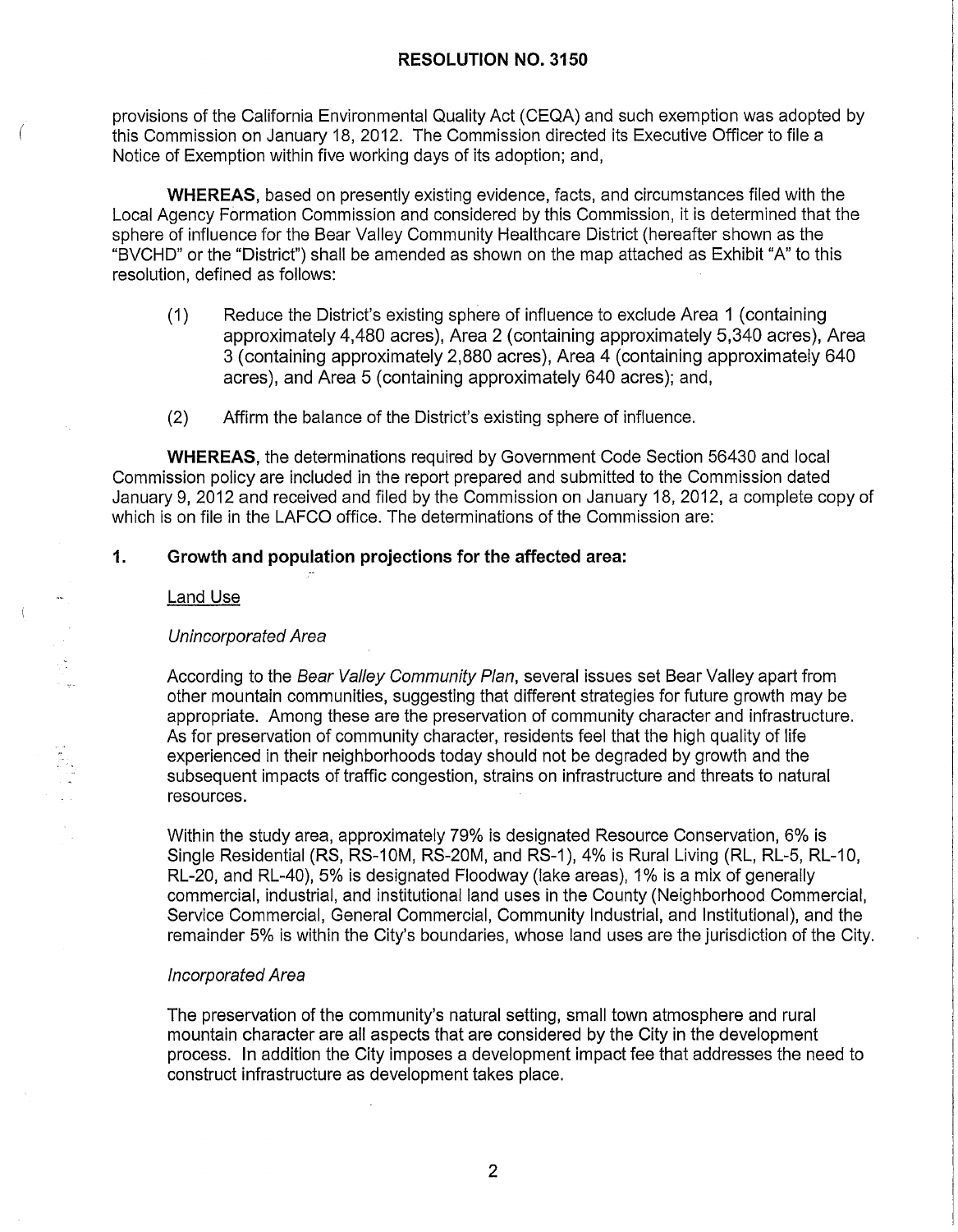Within the City's boundaries, approximately 60% of the lands are designated as Single-Family Residential, 9% Multiple Family Residential, 18% Commercial/Industrial, 4% Public Facilities, and 9% Open Space. The commercial development within the City is generally located along Big Bear Boulevard (which connects between Highway 18 and SR 38) and some areas near the lakefront.

#### Landownership

Within the entire BVCHD boundary/sphere, roughly 19% of the land is privately owned, 5% comprise all the lakes within the community, and the remainder 76% are within the San Bernardino National Forest (owned by the federal government), which are devoted primarily to resource protection and recreational use.

| Land Ownership Breakdown (in Acres)     |         |               |       |                   |  |
|-----------------------------------------|---------|---------------|-------|-------------------|--|
|                                         | Private | <b>Public</b> | Lake  | <b>Total Area</b> |  |
| Boundary                                | 15,110  | 59,660        | 3,960 | 78,730            |  |
| Sphere (not within District boundaries) | 80      | 2,800         |       | 2,880             |  |
| Boundary and Sphere                     | 15,190  | 62,460        | 3,960 | 81,610            |  |
| Percentage                              | 19%     | 76%           | 5%    | 100%              |  |

#### Population Projections

#### Unincorporated Area

The estimated unincorporated population was roughly 12,000 in 2000 and 15,000 in 2010. The seasonal population and visitors are not reflected in available demographic statistics, which count only year-round residents. It is estimated that the seasonal factors can substantially increase the peak population. The population projections below encompass the developable territory within the community. Utilizing the 1.8% annual growth from the Bear Valley Community Plan, by 2030 the permanent population is estimated to reach approximately 20,000, a 69% increase from 2000.

|                                                                                                                                                                                            | 1990  | 2000   | Projection<br>2030 | Average<br>Amnal<br>Growth<br>Rate:<br>$1990 -$<br>2000 | Projected<br>Average<br>Ammal<br><b>Growth</b><br>Rate:<br>2000-2030 | Maximum<br>Policy Plan<br><b>Build-Out</b> | Ratio of 2030<br>Projection to<br><b>Land Use</b><br>Policy Map<br><b>Build-out</b> |
|--------------------------------------------------------------------------------------------------------------------------------------------------------------------------------------------|-------|--------|--------------------|---------------------------------------------------------|----------------------------------------------------------------------|--------------------------------------------|-------------------------------------------------------------------------------------|
| Population                                                                                                                                                                                 | 9.058 | 11.771 | 19,910             | 2.7%                                                    | 1.8%                                                                 | 43,414                                     | 0.46                                                                                |
|                                                                                                                                                                                            |       |        |                    |                                                         |                                                                      |                                            |                                                                                     |
| Households                                                                                                                                                                                 | 3,474 | 4,712  | 8,426              | 3.1%                                                    | 2.0%                                                                 | 17,364                                     | 0.49                                                                                |
|                                                                                                                                                                                            |       |        |                    |                                                         |                                                                      |                                            |                                                                                     |
|                                                                                                                                                                                            | 1991  | 2002   |                    | 1991-2002                                               | 2002-2030                                                            |                                            |                                                                                     |
| Employment                                                                                                                                                                                 | 1,007 | 1.684  | 2,650              | $4.8\%$                                                 | 1.6%                                                                 | 8,332                                      | 0.32                                                                                |
| Source: Stanley R. Hoffman Associates, Inc.<br>Mote: The conviction forces for 1990 and 2000 were based on the U.S. Census The employment former for 1991 and 2002 were based on data from |       |        |                    |                                                         |                                                                      |                                            |                                                                                     |

Table 3: Population, Households and Employment Projection 2000-2030

ote: The population figures for 1990 and 2000 were based on the U.S. Census. The employment figures for 1991 and 2002 were based on data from  $\parallel$ 

Sources: County of San Bernardino 2007 Bear Valley Community Plan (citing Stanley R. Hoffman Associates, Inc.) Notes: Does not include seasonal population or visitors, Annual growth for population is anticipated at 1.8%.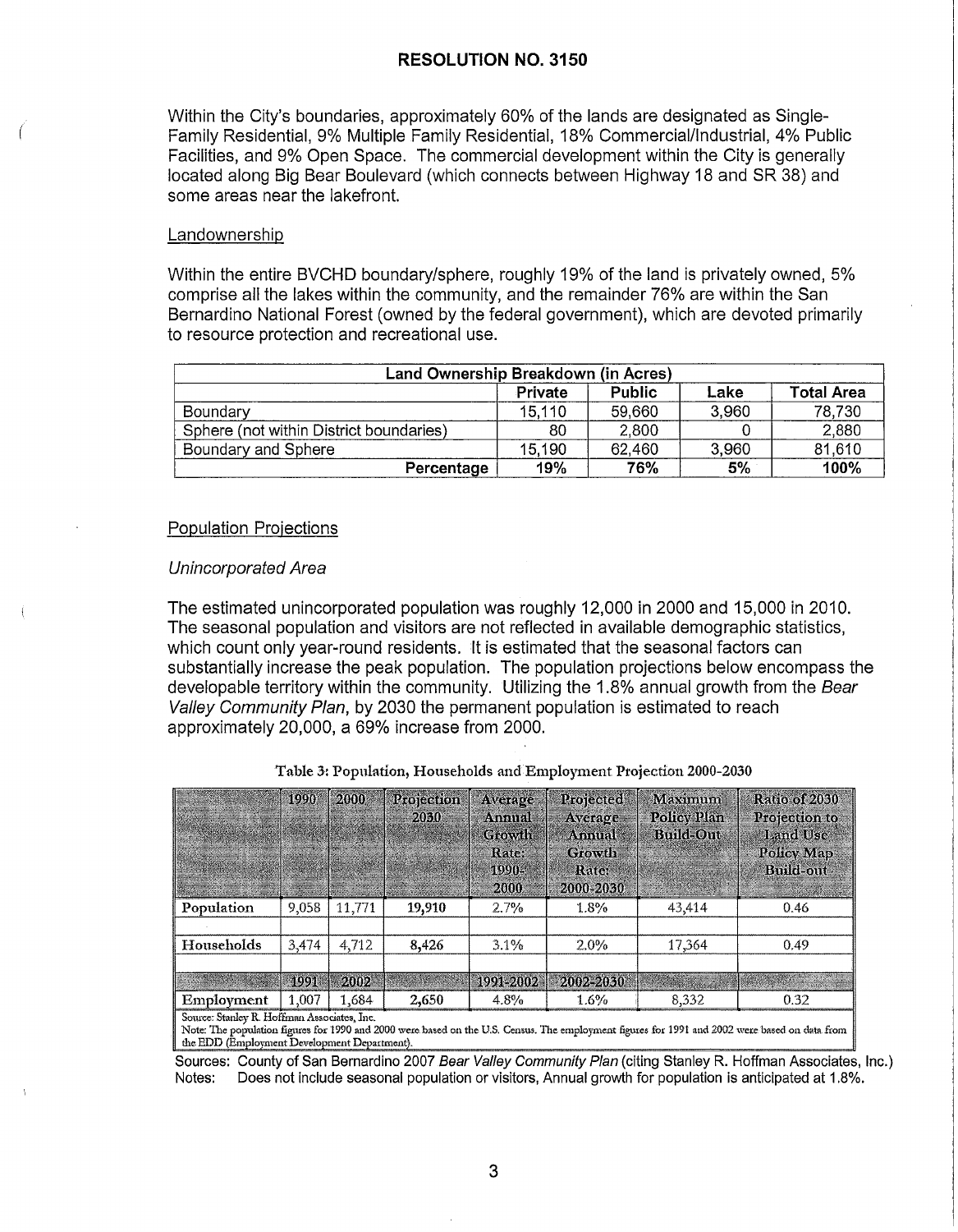#### Incorporated Area

Both the Department of Finance and the U.S. Census list the 2000 population as 5,438. For 2010, the U.S. Census lists 2010 population as 5,019 (decrease of 419), and the Department of Finance estimates the 2011 population as 5,051. The City further states that numerous jobs have been eliminated within the City, there has been sparse development for the past two years, and the tourism industry has been significantly impacted by the road closures due to winter storms of the past two years.

In looking at the City's population projections through 2035, the Southern California Association of Government (SCAG) Growth Forecast from the 2008 Regional Transportation Plan did not reflect the full extent of the current economic and housing conditions. Although not yet adopted, recent figures available from SCAG point towards a more realistic and steady growth through 2035 (Southern California Association of Governments Draft Integrated Growth Forecast, May 2011), as shown in the chart below. Again, these figures are for the permanent population and do not take into account seasonal and tourism activities.

| 2020  | 2035  |
|-------|-------|
| 5,619 | 7.001 |

The City's 1995 General Plan describes the City as a mountain resort community. Although the General Plan provides for a wide range of housing options, the majority of the development has been single family housing units. The 2010 Census identifies that from 2000 to 2010, total housing units increased by 11.5% while occupied units decreased by 6. 7%. The decrease in occupied units correlates with the economic downturn.

For purposes of planning and designing infrastructure and future service delivery, the seasonal population must be considered. As the population increases so does the need for service. Any future projects will increase the need for municipal services within the City's existing boundaries as well as within the surrounding unincorporated territory.

### **2. Present and planned capacity of public facilities and adequacy of public services, including infrastructure needs or deficiencies:**

#### Foundation and Auxiliary

There are two entities that are contribute significantly to the operations of the hospital, although both are legally separate from the district:

- The Bear Valley Community Hospital Foundation was formed in December, 1996 as an ongoing source of fundraising and public relations for the Healthcare District. The primary focus of the Foundation is to serve as a conduit for funds to improve our local non-profit HealthCare District as it strives to provide more comprehensive medical care and emergency-based services for the Bear Valley.
- The Bear Valley Community Hospital Auxiliary, a non-profit organization was established in 1966, prior to the opening of the Hospital in 1974. The Auxiliary's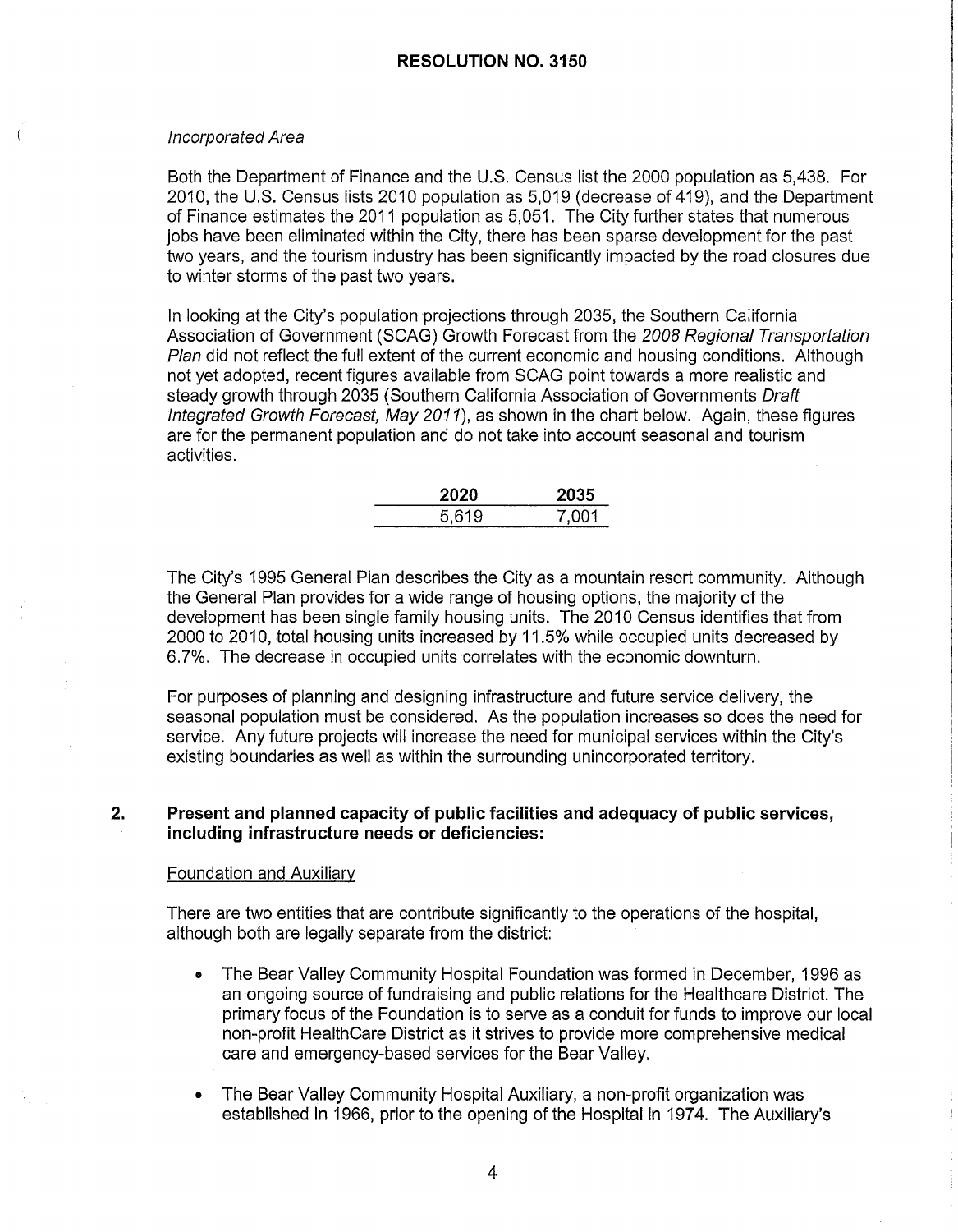purpose is to serve the patients and residents of the Hospital through direct services and provision of other support services to enhance patient care and comfort, and to strengthen public relations of the Hospital. Today, the Auxiliary provides thousands of hours of volunteer service, the operation of a Hospital Gift Shop, donations of equipment and patient amenities when requested.

#### **Services**

BVCHD owns and operates a hospital with 24 hour emergency care, a rural health clinic at 816 West Big Bear Boulevard (located in the unincorporated Big Bear City community), and a family health clinic at 370 Summit Blvd (located within the City of Big Bear Lake). Services provided by District include a 30-bed (9 acute and 21 skilled nursing beds) hospital include acute respiratory care, in-patient medical care, in and out-patient surgery, laboratory, physical therapy, and skilled nursing facility. Other services include comprehensive diagnostic imaging including CT scanning, ultrasound, digital x-ray, and mammography.

Services added at the rural health clinics during FY 2007-08 added to gross revenue of the clinics during FY 2008-09. Some of the services are pediatrics, podiatry, and chiropractic. The District states that its facilities are roughly 40 years old but are in good condition.

In June 2009 the District completed the build out of the new location for the Big Bear City rural health clinic. The new clinic offers medical and dental services. The district anticipates that the new dental services will generate additional revenue for the hospital's ancillary departments such as laboratory and radiology.

The District's FY 2011-12 budget provides key operating statistics from FY 2003-04 through budgeted numbers for FY 2011-12 (a part of Attachment #3). The chart below summarizes the detailed census statistics from the budget (does not include ancillary statistics such as Xray and ultrasound):

| ACTIVITY<br>RA SIRIKI                                  | 12Y 03Y 02Y | 04/05  | 0.5/06 | 06/07 | 07/03  | 08/09  | 09/10  | 10/11 | 44/42  |
|--------------------------------------------------------|-------------|--------|--------|-------|--------|--------|--------|-------|--------|
| <b>Patient Days Acute</b>                              | 939         | 952    | 863    | 937   | 1.050  | 1.024  | 912    | 850   | 915    |
| <b>Patient Days Skilled</b><br><b>Nursing Facility</b> | 6,855       | 6,955  | 7,290  | 7,112 | 7,192  | 7.224  | 7.465  | 7.592 | 7,592  |
| <b>Emergency Room</b><br><b>Visits</b>                 | 10,273      | 9.607  | 10,024 | 9.827 | 10.159 | 10,005 | 10.095 | 9.954 | 10,200 |
| <b>Surgeries</b>                                       | 317         | 340    | 350    | 467   | 462    | 331    | 237    | 495   | 520    |
| <b>Family Health Clinic</b><br><b>Visits</b>           | 12.911      | 12,878 | 9.516  | 8,114 | 6,672  | 8,180  | 7,530  | 9,303 | 9,530  |
| <b>Rural Health Clinic</b><br><b>Visits</b>            | 0           | 663    | 2,541  | 2,630 | 4,661  | 2,452  | 2,775  | 4,262 | 4,270  |
| <b>RHC Dental Visits</b>                               |             |        |        |       |        |        | 549    | 880   | 900    |

### Capital Improvements Plans

The District placed on the June 3, 2008 election a measure for authorization to retrofit its facilities to meet state seismic mandates and remodel and refurnish some facilities and departments by issuing \$11.5 million in bonds with interest. The District was willing to use \$4 million of its own reserves to contribute to the mandates. The bond measure required 2/3 majority to pass but failed with 65.24% voting yes, a mere 8 votes short of passage. As a result, the District was unable to acquire bond funding to finance mandatory seismic mandates.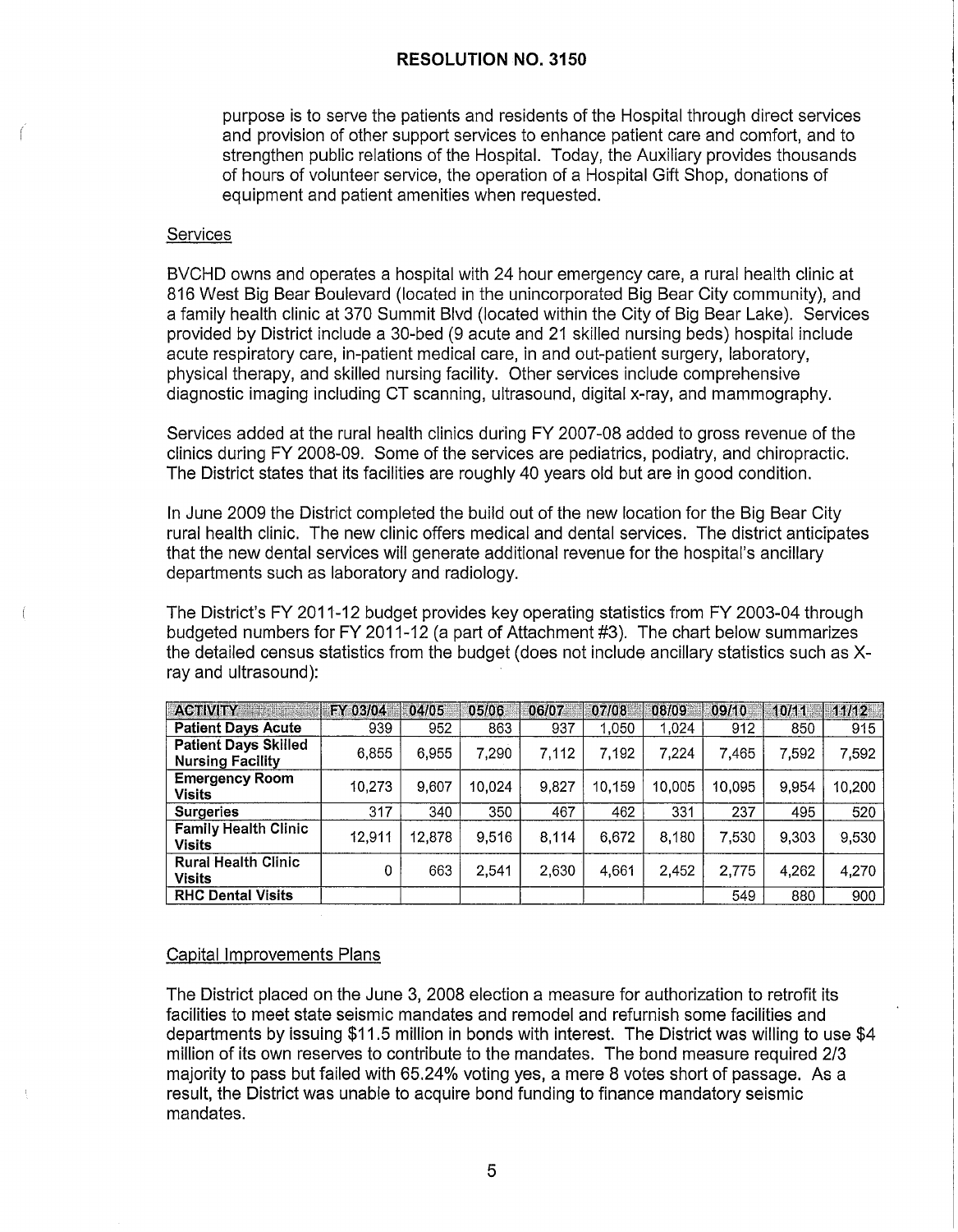Nonetheless, the state seismic mandates remain, and the District is undergoing retrofits to its existing facilities with local funds on a pay-as-you-go basis.

# **3. Financial ability of agencies to provide services:**

The Commission has reviewed the District's budgets and audits, State Controller reports for special districts, and County filing records.

### General Operations and Accounting

The BVCHD is responsible for itself and has no component units and is not included in any other governmental reporting entity. There are two related entities indirectly involved with the hospital; however, both are not financially significant to the BVCHD and therefore their financial statements are not included in this report.

- Bear Valley Community Hospital Foundation is a legally separate, 501 (c)(3) taxexempt, public benefit corporation. The Foundation acts primarily as a fund-raising organization to supplement the resources that are available to the BVCHD. Although the District does not control the timing or amount of receipts from the Foundation, the majority of the resources, or income that the Foundation holds and invests, are restricted to the activities of the BVCHD by its bylaws.
- Bear Valley Community Hospital Auxiliary is also a legally separate, 501 (c)(3) taxexempt, public benefit corporation.

### Net Assets

The district's net assets - the difference between assets and liabilities - is a way to measure financial health or financial position. Over time, sustained increases or decreases in the district's net assets are one indicator of whether its financial health is improving or deteriorating. However, other nonfinancial factors such as changes in economic condition, population growth, and new or changed governmental legislation should also be considered.

In reviewing the district's financial documents, net assets have increased by 57% from FY 2005-06 to FY 2009-10, as shown on the chart below. As of June 30, 2010, the district had \$18.8 million in net assets. Not including capital assets value and debt, the district had roughly \$14.0 million in unrestricted net assets.

|                                                    | 2005-06      | 2006-07      | 2007-08      | 2008-09      | 2009-10      |
|----------------------------------------------------|--------------|--------------|--------------|--------------|--------------|
| <b>Net Assets</b>                                  |              |              |              |              |              |
| Invested in capital assets-<br>net of related debt | 3,236,169    | 3,443,934    | 3,148,799    | 3,039,525    | 2,721,120    |
| Unrestricted                                       | 8,765,255    | 9.549.713    | 10.834.271   | 12,490,584   | 14,000,990   |
| <b>Total Net Assets</b>                            | \$12,001,424 | \$12,993,647 | \$13,983,070 | \$15,530,109 | \$18,811,348 |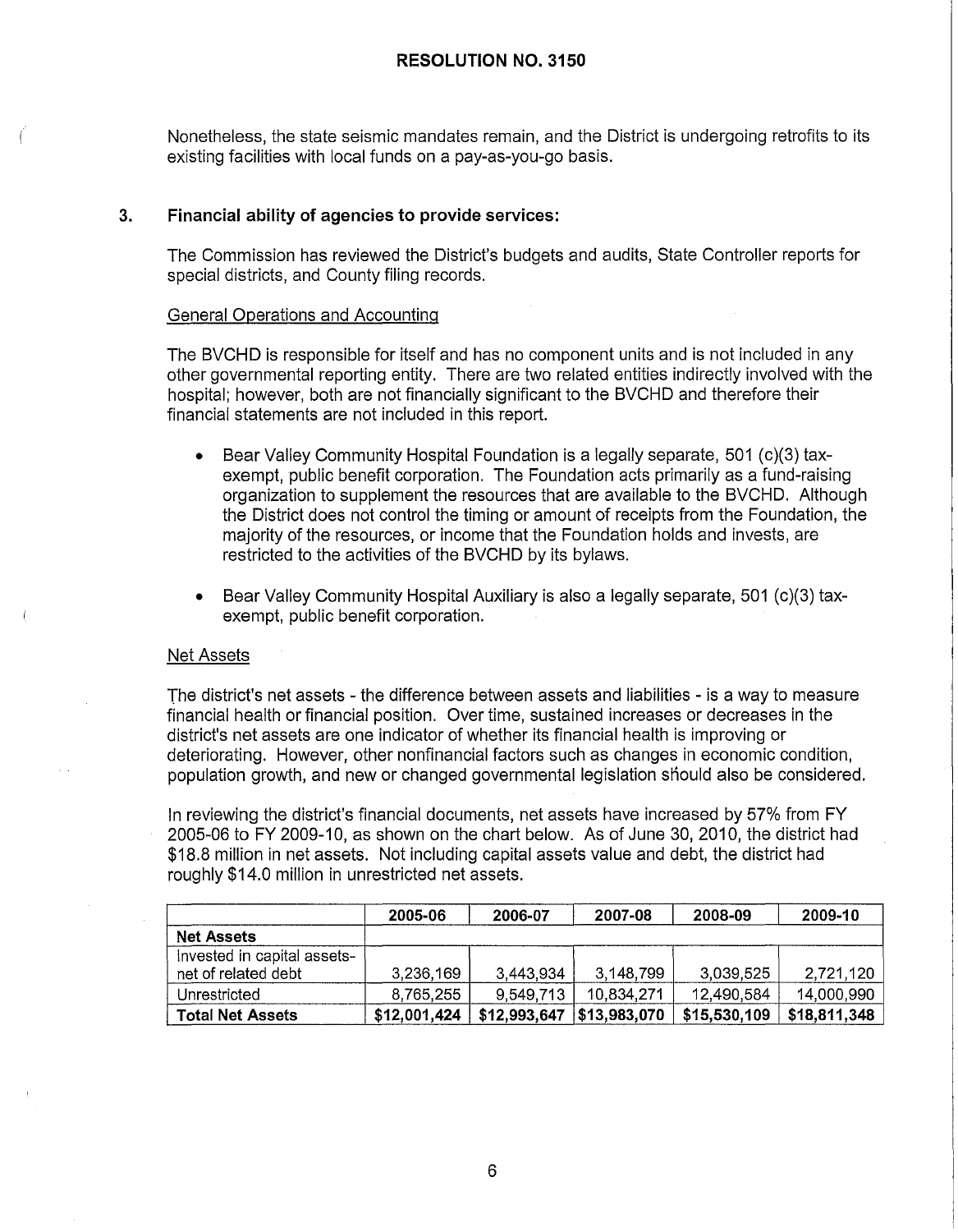### Revenues and Expenditures: Financial Statements

The chart below, taken from the FY 2009-10 financial statements, shows the revenue and expenditure categories with respective amounts for the past two years. During 2010 and 2009 the district's loss from operations (operating revenue - operating expenses) was roughly \$1.3 million for each year. Making up the difference primarily is the receipt of the one percent general ad valorem property tax and special tax levies(roughly \$2.2 million annually). The addition of property taxes has resulted in a net gain for the district's operations.

|                                         | Year Ended June 30 |             |                       |  |
|-----------------------------------------|--------------------|-------------|-----------------------|--|
|                                         |                    | 2010        | 2009                  |  |
| <b>Operating revenues</b>               |                    |             |                       |  |
| Net patient service revenue             | S                  | 18,115,839  | 16,510,694<br>S       |  |
| Other operating revenue                 |                    | 114,105     | 108,991               |  |
| Total operating revenues                |                    | 18,229,944  | 16,619,685            |  |
| <b>Operating expenses</b>               |                    |             |                       |  |
| Salaries and wages                      |                    | 8,114,577   | 7,578,619             |  |
| Employee benefits                       |                    | 1,677,119   | 1,469,954             |  |
| Professional fees                       |                    | 1,907,262   | 1,748,844             |  |
| Purchased services                      |                    | 1,279,134   | 1,051,723             |  |
| Supplies                                |                    | 1,637,245   | 1,619,689             |  |
| Repairs and maintenance                 |                    | 271,480     | 269,938               |  |
| Utilities                               |                    | 409,930     | 377,965               |  |
| Rentals and leases                      |                    | 168,487     | 163,418               |  |
| Depreciation and amortization           |                    | 625,802     | 652,495               |  |
| Provision for bad debts                 |                    | 3,007,089   | 2,382,509             |  |
| Insurance                               |                    | 164,647     | 178,631               |  |
| Other operating expenses                |                    | 307,641     | 422,656               |  |
| Total operating expenses                |                    | 19,570,413  | 17,916,441            |  |
| Operating income (loss)                 |                    | (1,340,469) | (1, 296, 756)         |  |
| Non-operating revenues (expenses)       |                    |             |                       |  |
| District tax revenues                   |                    | 2,190,242   | 2,256,882             |  |
| Non-capital grant revenues              |                    | 291,232     | 379,915               |  |
| Investment income                       |                    | 95,072      | 237,882               |  |
| Interest expense                        |                    | (44,076)    | (30, 884)             |  |
| Total non-operating revenues (expenses) |                    | 2,532,470   | 2,843,795             |  |
| Excess of revenues over expenses        | £                  | 1,192,001   | £<br><u>1,547,039</u> |  |

#### Revenues and Expenditures: FY 2011-12 Budget

The figure below is taken from the FY 2011-12 budget and includes the following assumptions: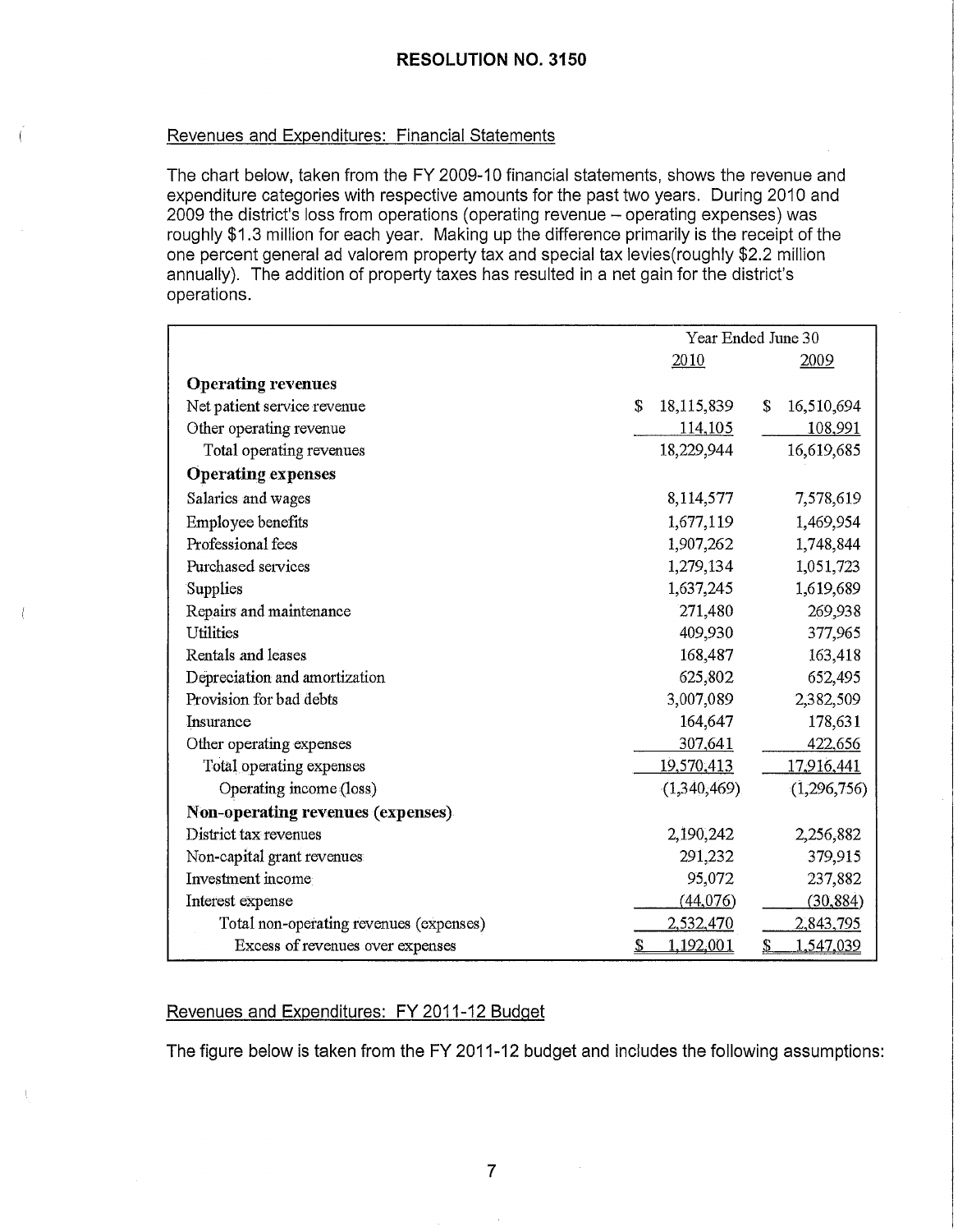- Room rate reduced 8% principally due to the proposed reduction in medical reimbursement. The state is proposing a rollback of the per patient day reimbursement to the FY 2008-09 rate less 10%.
- Salaries & Benefits Health insurance premium is projected to increase at 18%.
- Property tax estimated to remain same as previous year.

As stated above, operating expenses have exceeded operating revenues and the shortfall is bridged primarily by property taxes. For the past three years at least, total expenses still exceeded total revenues even with property taxes and other non-operating revenue. However, the total shortfall has been lessened each year and for FY 2011-12 the District estimates a nominal surplus. However, should the California budget include cuts to Medi-Cal, then a deficit for the year is a possibility.

### Long-Term Debt

The BVCHD has a note payable to a bank, original amount of \$546,500, maturing in September 2022, interest rate at 7.25%, payable monthly in principal and interest payments of \$4,350, secured by property. As of June 30, 2009, the amount remaining was \$495,640. However, in 2010 the total debt borrowings increased by \$115,681 to \$639,559. At this time, the Commission is unaware of the purpose of the debt.

#### Other Information

The BVCHD has a defined contribution retirement plan whereby the district contributes to the plan at a rate of two to four percent of eligible compensation, based on the length of the employee's service. The district's pension expense for the plan was approximately \$96,000 for FY 2008-09 and \$112,000 for FY 2009-10.

Government Code Section 26909 requires all districts to provide for regular audits; the District conducts annual audits and meets this requirement. Section 26909 also requires districts to file a copy of the audit with the county auditor within 12 months of the end of the fiscal year. According to records from the County Auditor, as of October 20, 2011 the last audit received was in October 2010 for FY 2008-09.

### Appropriation Limit

Article XIIIB of the State Constitution, the Gann Spending Limitation Initiative (in 1979, the voters amended the California Constitution by passing Proposition 4, the Gann Initiative), mandates local government agencies receiving the proceeds of taxes to establish an appropriations limit. Without an appropriations limit, agencies are not authorized to expend the proceeds of taxes. Section 9 of this Article provides exemptions to the appropriations limit, such as Section 9(c) exempts the appropriations limit for special districts which existed on January 1, 1978 and which did not levy an ad valorem tax on property in excess of \$0.125 (12 ½ cents) per \$100 of assessed value for the 1977-78 fiscal year. According to the County of San Bernardino 1977-78 Valuations/Tax Rates publication, the tax rate for the District for FY 1977-1978 was \$0.40 per \$100 of assessed value. Being over the \$0.125 tax rate, the District does not qualify for an exemption from the requirement of an appropriations limit. Therefore, based upon LAFCO's analysis it must have an appropriations limit.

However, the District asserts that it is not required to establish an appropriations limit based upon its listing as an "enterprise activity'' by the State Controller and that the District is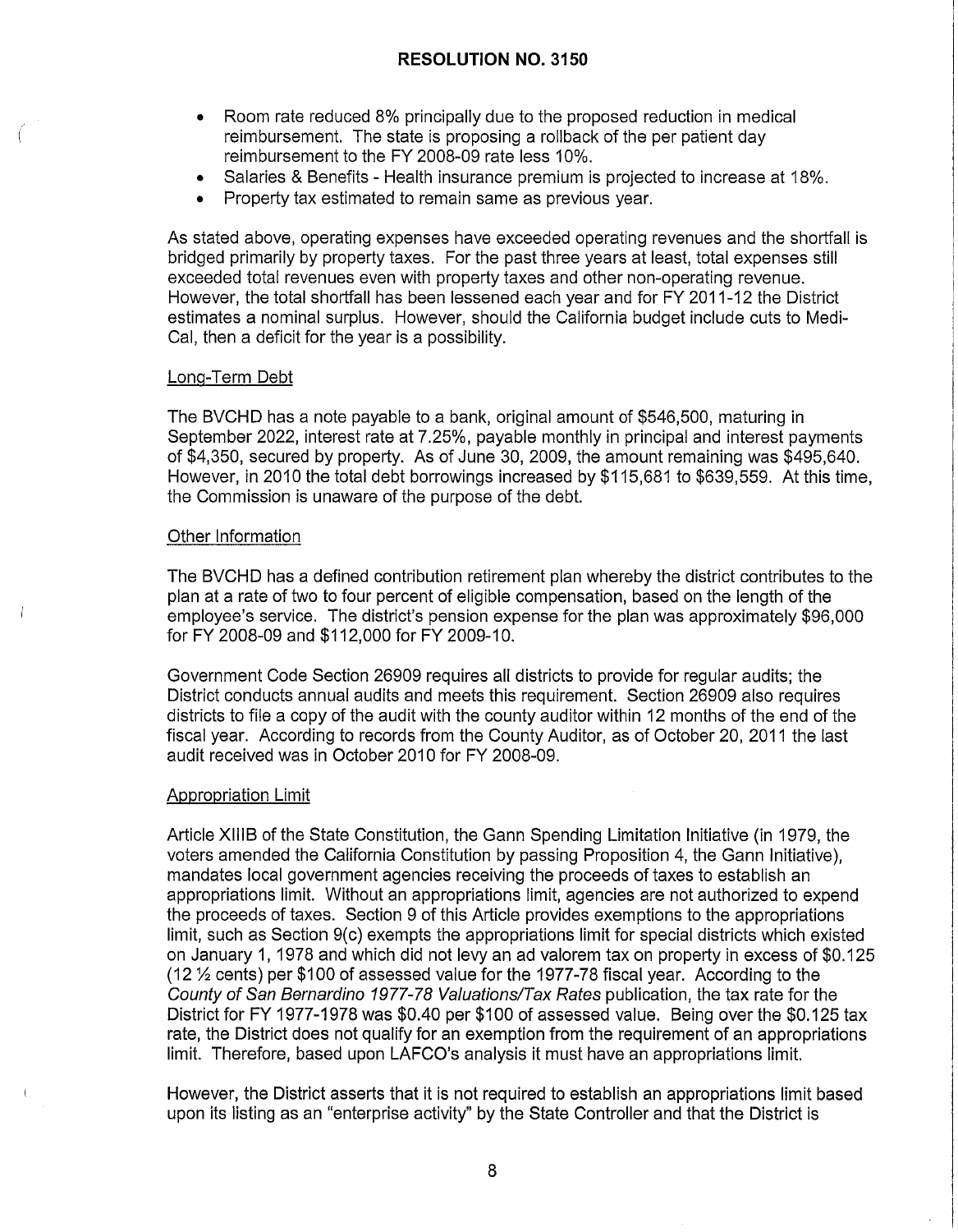organized under California Health and Safety Code sections 32000 et seq., which provide for a separate way of limiting the tax levy for a healthcare district.

LAFCO Legal Counsel has provided its opinion, on file at the LAFCO office, that there is no clear legal authority as to whether or not an appropriations limit applies to healthcare districts. Some healthcare districts in California establish annually appropriations limits according to the Gann Initiative and others do not. LAFCO Legal Counsel identified that the Commission had two options:

- 1. Take no action and let the District continue to operate without an appropriations limit, or
- 2. Seek an Attorney General opinion on the matter in order to resolve the differing interpretations between LAFCO and the District.

Based upon the differences outlined in the opinion provided by LAFCO Legal Counsel, the Commission determines to seek an Attorney General opinion on the question of whether the provisions of Article XIIIB of the State Constitution (appropriations or "Gann" limit) apply to healthcare districts.

# **4. Status of, and opportunities for, shared facilities:**

*(* 

BVCHD and San Bernardino Mountains Community Healthcare District have jointly purchased eye surgery equipment to be used by a physician who performs eye surgery at each of the hospitals. Additionally, the hospitals have loaned each other patient care equipment.

# **5. Accountability for community service needs, including governmental structure and operational efficiencies:**

### Local Government Structure and Community Service Needs

The BVCHD is an independent special district governed by a five-member board of directors at-large. Membership elections are held in even years as a part of the consolidated November election. In a recent edition of its report, What's So Special about Special Districts, the state Senate Local Government Committee states that the, "narrow and technical nature of a district's activities often results in low civic visibility until a crisis arises." A review of records available though the County Registrar of Voters identifies elections have been held every two years for BVCHD membership since 1996 with the exception of 2010. Regular Board Meetings are scheduled at 6:30p.m. on the fourth Tuesday of each month at the Hospital Cafeteria. The current board, positions, and terms of office are shown below:

| <b>Board Member 1999 Board Member</b> |                       | Term | <b>Elected/Appointed</b> |
|---------------------------------------|-----------------------|------|--------------------------|
| Ron Peavy                             | President             | 2012 | Elected                  |
| Brad Summers, PA-C                    | <b>Vice President</b> | 2012 | Elected                  |
| Barbara Espinoza, RN                  | Secretary             | 2014 | Appointed                |
| Jim Gonzales                          | Treasurer             | 2014 | Appointed                |
| Otto Lacayo                           | <b>Director</b>       | 2012 | Appointed                |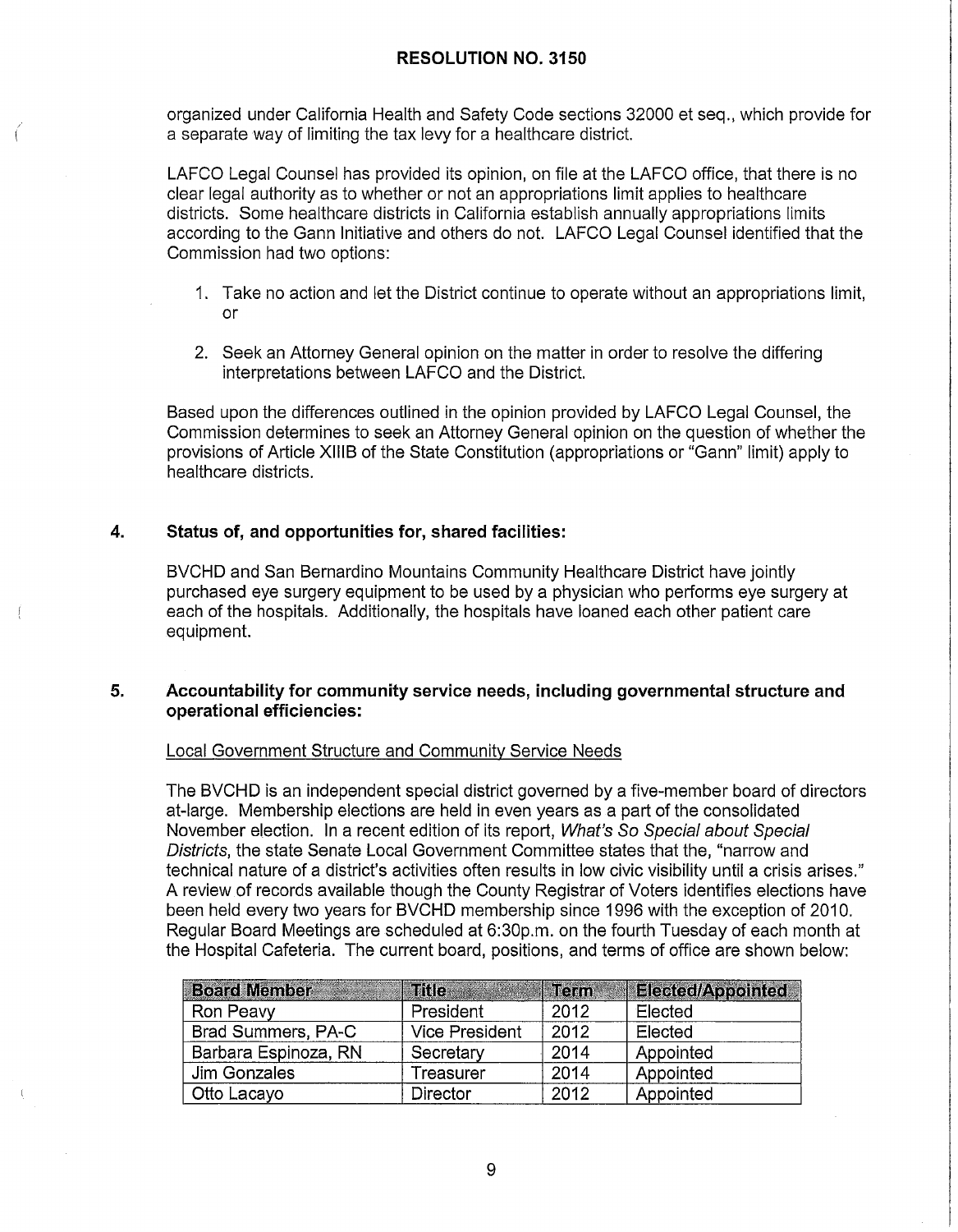# Operational Efficiencies

(

Operational efficiencies are realized through several joint agency practices, for example:

- BVCHD is a member of the Health Net Inc. provider network. The terms of the agreement provide that the hospital will be paid a percentage of billed charges. This type of agreement is vastly different from the per diem agreements that most urban and many rural adjacent hospitals sign. According to the FY 2008-09 financial statements, the benefit of this type of contract is the operating margin should improve.
- BVCHD has contracted with Heritage Provider Network. Rather than driving down the mountain to the Victor Valley for care, Heritage patients can use the district hospital.
- Both BVCHD and San Bernardino Mountains Community Healthcare District utilize one or more of the following to obtain reduced group pricing for purchasing and insurance: Amerinet, Beta Healthcare Group, and California Critical Access Hospital Network. Each of these are recognized through Group Purchasing Agreements entered into by the respective Healthcare District..

#### Government Structure Options

There are two types of government structure options:

- 1. Areas served by the agency outside its boundaries through "out-of-agency'' service contracts;
- 2. Other potential government structure changes such as consolidations, reorganizations, dissolutions, etc.

### Out-of-Agency Service Agreements:

Healthcare District Law allows a healthcare district to provide services outside of its boundaries. Even so, BVCHD has indicated that it does not provide any services outside its boundaries.

In 2005, the Big Bear City Community Services District assumed full operating responsibilities for the ambulance and paramedic services that were provided by the BVCHD (LAFCO SC 249). Through the transfer of service, the Big Bear City Community Services District assumed full operating responsibility for the ambulance permit (as well as equipment, etc.) that was held in the name of the BVCHD as well. Because the contract to transfer service was between two public agencies, the Commission determined that the contract was exempt from LAFCO review.

### Government Structure Options:

The State has published advisory guidelines for LAFCOs to address all of the substantive issues required by law for conducting a service review, which were adopted by San Bernardino LAFCO as its guidelines in May of 2003. The Guidelines address 49 factors in identifying an agency's government structure options. Themes among the factors include but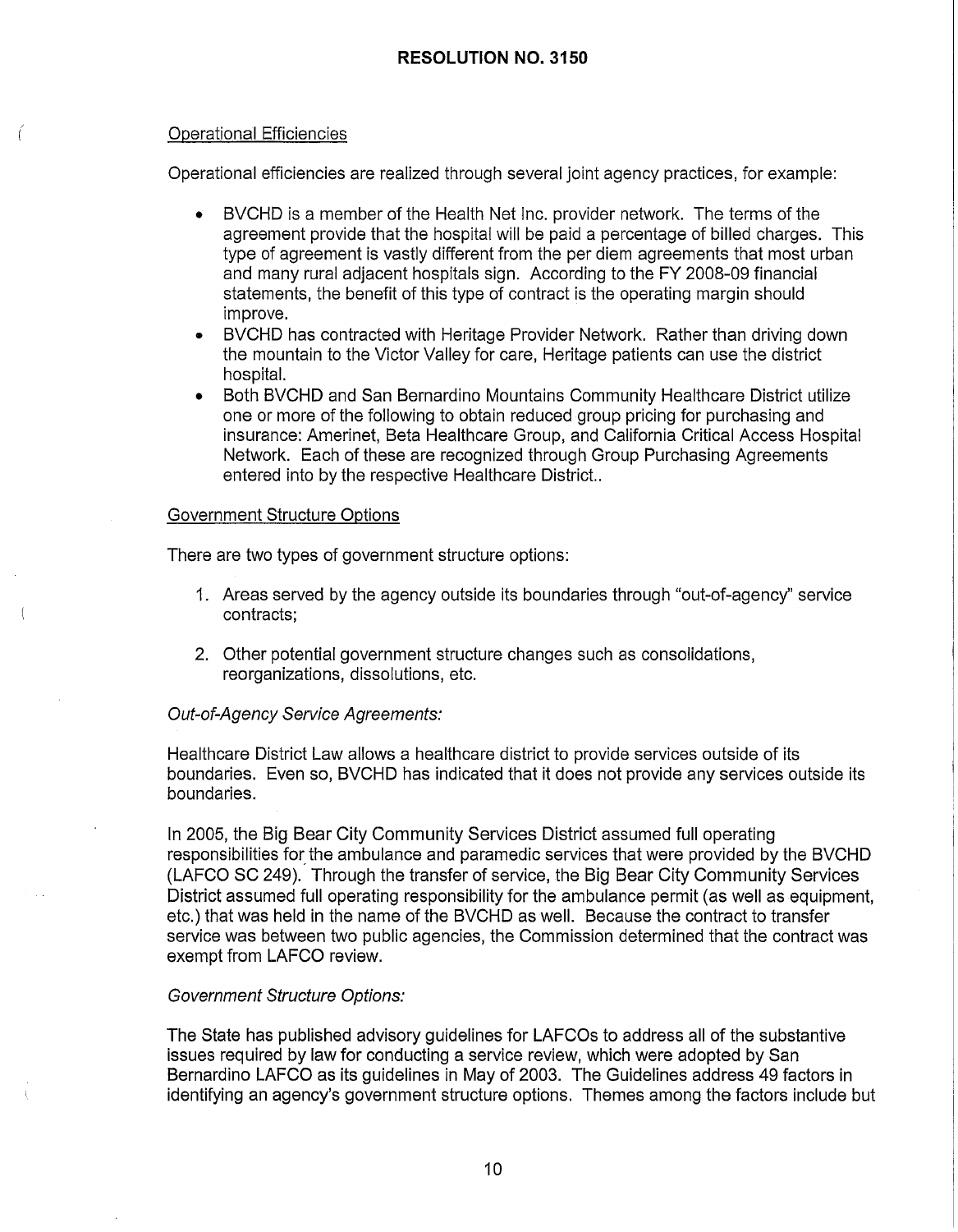are not limited to: more logical service boundaries, elimination of overlapping boundaries that cause service inefficiencies, economies of scale, opportunities to enhance capital improvement plans, and recommendations by a service provider.

The following scenarios are not being presented as options for the Commission to consider for action as a part of this service review. Rather, a service review should address possible options, and the following are theoretical scenarios for the community to consider for the future.

• Consolidation of BVCHD and San Bernardino Mountains Community Healthcare District. The Mountain region is provided healthcare services by two healthcare districts. One scenario would be for the two districts to consolidate.

Prior to 2005, maintenance of separate districts was evident because the BVCHD provided ambulance service within its boundary and the Exclusive Operating Area assigned by ICEMA. In 2005, that service transferred to the Big Bear City Community Services District. With BVCHD no longer providing that service, there is no operational reason why the two healthcare districts should remain separate.

A consolidation could achieve economies of scale through one board of directors, one legal counsel requirement, a single election, and a union of support services. If desired, board representation can be by division to ensure adequate representation from all communities. Additionally, two zones can be created isolating the distinct revenues and operations of the current districts as well as maintaining the hospital names.

LAFCO posed this scenario to the districts. They do state that the two districts have a working relationship to include discussing common issues and sharing eye surgery equipment. However, according to the districts, economies of scale could not be realized since there are different medical staffs, nursing staffs, the hospitals are roughly a one hour drive from each other, and the districts already participate in group purchasing organizations which provide for cost efficiencies in purchasing goods and supplies. On the basis that the Commission is not aware of any community interest at this time for this scenario nor are the economies of scale sufficient in scope to support moving forward with such an action, this scenario has not been recommended.

Maintenance of the status quo. This option retains the existing structure with the Mountain region served healthcare services by two healthcare districts. The BVCHD and the San Bernardino Mountains Community Healthcare District state their preference for this scenario at this time.

The Commission does not identify any potential governmental structure changes at this time for further discussion with the District and/or its constituents.

**WHEREAS,** the following determinations are made in conformance with Government Code Section 56425 and local Commission policy: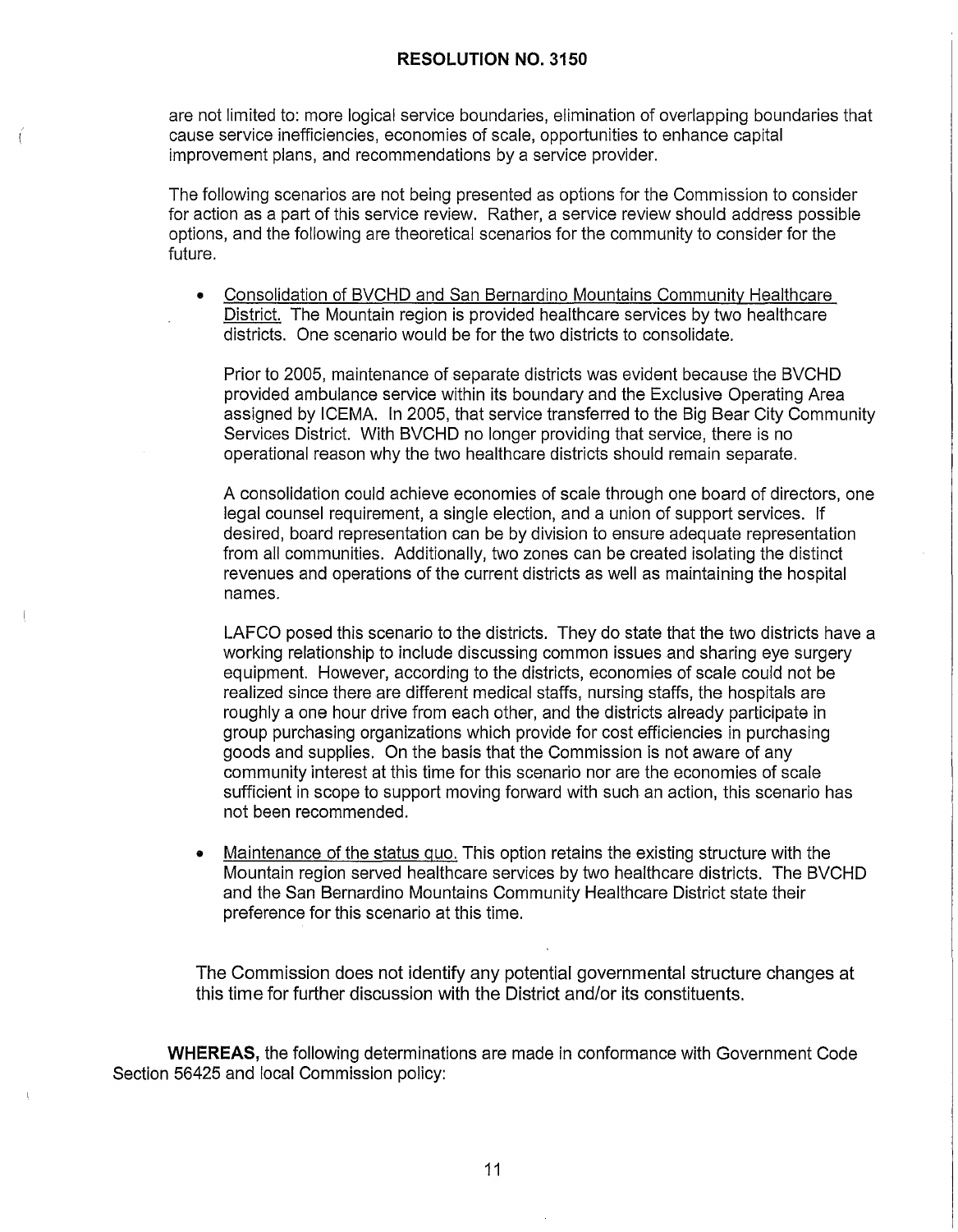# **1. Present and Planned Uses:**

(

The District overlays the Bear Valley community, which includes the City of Big Bear Lake and the unincorporated communities of Big Bear City, Fawnskin, Baldwin Lake, Erwin Lake and Lake Williams. Within the unincorporated County area, the County's General Plan designates approximately 79% as Resource Conservation, 6% Single Residential (RS, RS-10M, RS-20M, and RS-1), 4% Rural Living (RL, RL-5, RL-10, RL-20, and RL-40), 5% Floodway (lake areas), 1% a mix of generally commercial, industrial, and institutional land uses, and the remainder 5% is entirely within the City. Within the City's boundaries, approximately 60% of the lands are designated as Single-Family Residential, 9% Multiple Family Residential, 18% Commercial/Industrial, 4% Public Facilities, and 9% Open Space. The commercial development within the City is generally located along Big Bear Boulevard (which connects between Highway 18 and SR 38) and some areas near the lakefront as well as the ski resorts of Snow Summit and Bear Mountain.

Within the entire boundary/sphere, roughly 19% of the land is privately owned, 5% comprise all the lakes within the community, and the remainder 76% are within the San Bernardino National Forest (owned by the federal government), which are devoted primarily to resource protection and recreational use.

The BVCHD's proposed sphere reduction areas, Areas 1 through 4, currently have limited development potential since these are all forest lands owned by the Federal Government.

# **2. Present and Probable Need for Public Facilities and Services:**

BVCHD owns and operates a hospital with 24 hour emergency care, a rural health clinic at 816 West Big Bear Boulevard, and a family health clinic at 370 Summit Blvd. Services provided by the 30-bed (9 acute and 21 skilled nursing beds) hospital include acute respiratory care, in-patient medical care, in and out-patient surgery, laboratory, physical therapy, and skilled nursing facility. Other services include comprehensive diagnostic imaging including CT scanning, ultrasound, digital x-ray, and mammography.

Services added at the rural health clinics during FY 2007-08 added to gross revenue of the rural health clinics during FY 2008-09. Some of the services are pediatrics, podiatry, and chiropractic. The District states that facilities are roughly 40 years old but are in good condition.

# **3. Present Capacity of Public Facilities and Adequacy of Public Services**

Due to state seismic mandates, the District will need to undergo retrofits to its existing facilities.

In June 2009 the District completed the build out of the new location for the Big Bear City rural health clinic. The new clinic offers medical and dental services. The district anticipates that the new dental services will generate additional revenue for the hospital's ancillary departments such as laboratory and radiology.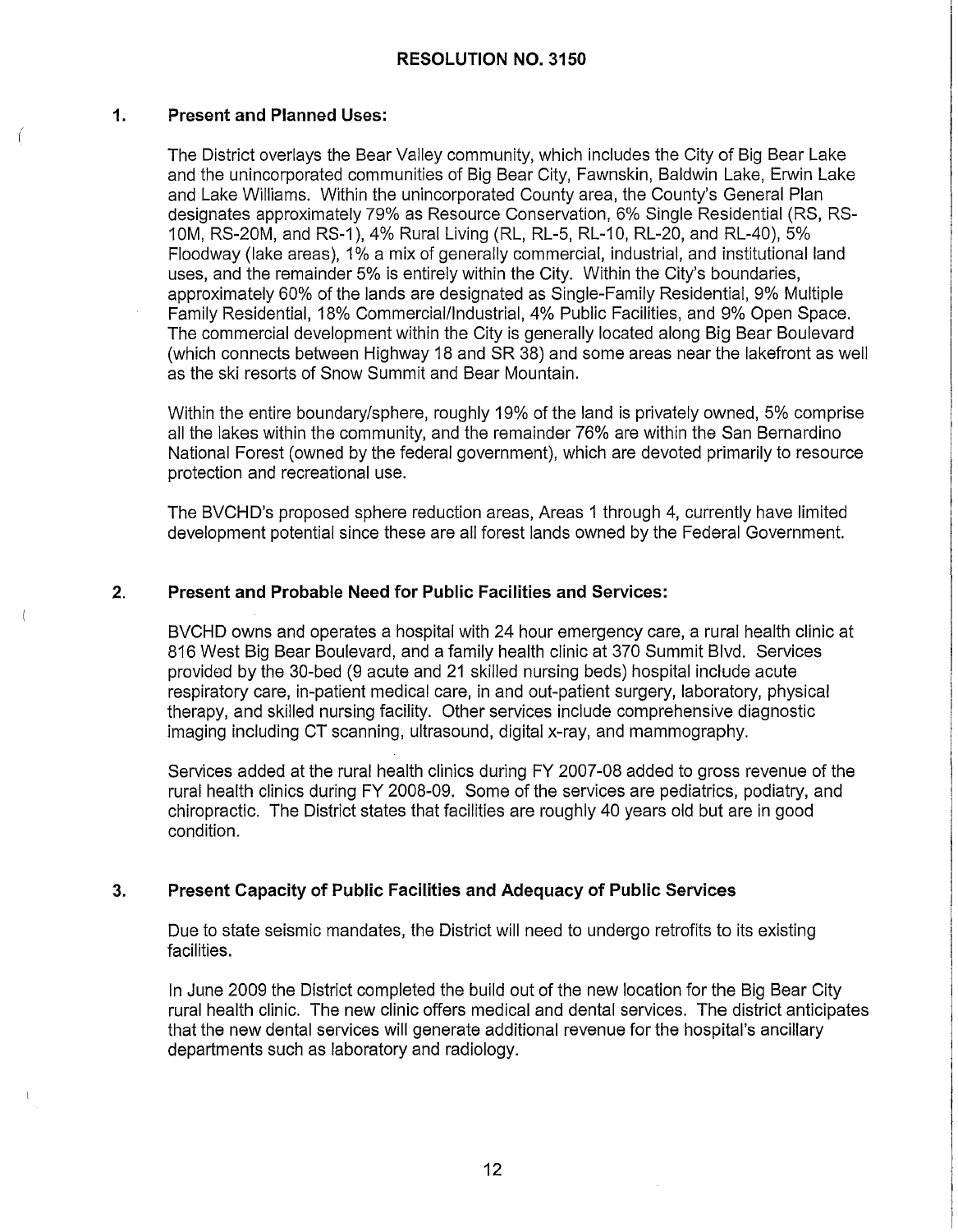#### **4. Social and Economic Communities of Interest:**

The BVCHD and the San Bernardino Mountains Community Healthcare District are both separated along Bear Creek, which divides the two districts from Slide Peak (Snow Valley Ski Area) and the Big Bear Dam, which is also known as the "Arctic Circle". This divide is also generally the division that separates groundwater basins and watersheds, and the water basins regulated by the Regional Water Quality Control Boards. The area is also the dividing line between school district boundaries, the County's Flood Control District zones, resource conservation districts, as well as the South Coast Air Quality Management District areas.

BVCHD is within the Bear Valley community, which is located along the eastern section of the Mountain region. For the Bear Valley community, the social communities of interest include the City of Big Bear Lake and the unincorporated communities of Big Bear City, Fawnskin, and the communities around Baldwin Lake, Erwin Lake, and Lake Williams. In addition, the Bear Valley Unified School District is a regional entity servicing the Bear Valley community (including the Angelus Oaks area) providing for a larger social unit for the eastern Mountain region. Economic communities of interest include the two ski resorts (Bear Mountain and Snow Summit), Big Bear Lake itself and the recreational activities supported by the lake, as well as the commercial activities around the lake area and along Big Bear Boulevard (State Highway 18 and 38).

# **5. Additional Determinations**

- As required by State Law notice of the hearing was provided through publication in a newspaper of general circulation, the Big Bear Grizzly. Individual notice was not provided as allowed under Government Code Section 56157 as such mailing would include more than 1,000 individual notices. As outlined in Commission Policy #27, inlieu of individual notice the notice of hearing publication was provided through an eighth page legal ad.
- As required by State law, individual notification was provided to affected and interested agencies, County departments, and those agencies and individuals requesting mailed notice. In addition, on November 8, 2011 and December 13, 2011, LAFCO staff met with the agencies and representatives to review the determinations and recommendations made within its draft report, to solicit comments on the determinations presented and to respond to any questions of the affected agencies.
- Comments from landowners/registered voters and any affected agency have been reviewed and considered by the Commission in making its determinations.

**WHEREAS,** pursuant to the provisions of Government Code Section 56425(i) the range of services provided by the Bear Valley Community Healthcare District shall be limited to the following:

#### **FUNCTIONS SERVICES**

**Healthcare** Establish, acquire, maintain and/or operate one or more healthcare facilities; operation of acute care and continual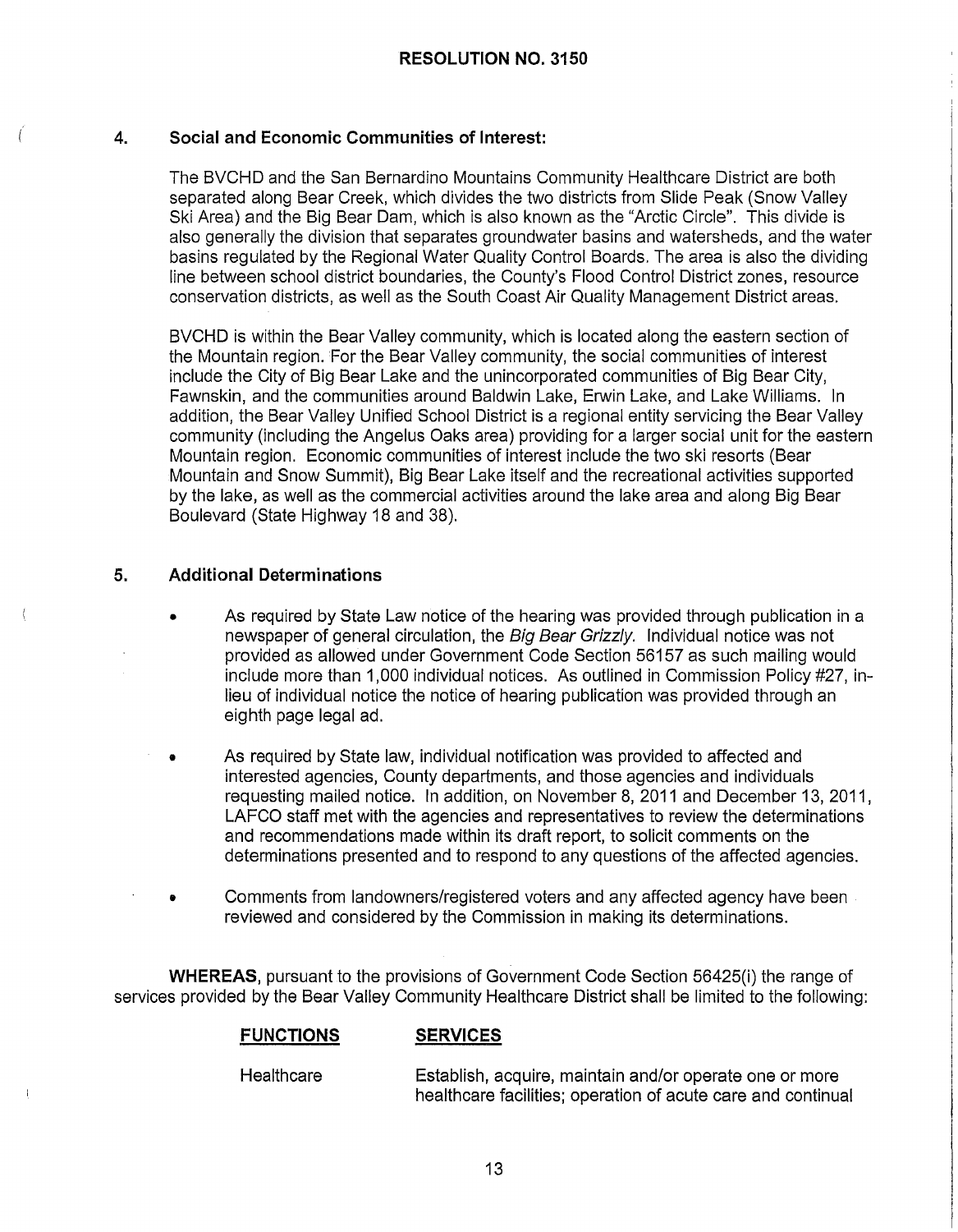care hospital facility

**WHEREAS,** having reviewed and considered the findings as outlined above, the Commission determines to reduce the Bear Valley Community Healthcare District's existing sphere of influence by approximately 13,980 acres and affirms the balance of its existing sphere of influence.

**NOW, THEREFORE, BE IT RESOLVED** by the Local Agency Formation Commission of the County of San Bernardino, State of California, that this Commission shall consider the territory shown on the map attached as Exhibit "A" as being within the sphere of influence of the Bear Valley Community Healthcare District; it being fully understood that establishment of such a sphere of influence is a policy declaration of this Commission based on existing facts and circumstances which, although not readily changed, may be subject to review and change in the event a future significant change of circumstances so warrants.

**BE IT FURTHER RESOLVED** that the Local Agency Formation Commission of the County of San Bernardino, State of California, does hereby determine that the Bear Valley Community Healthcare District shall indemnify, defend, and hold harmless the Local Agency Formation Commission of the County of San Bernardino from any legal expense, legal action, or judgment arising out of the Commission's designation of the modified sphere of influence, including any reimbursement of legal fees and costs incurred by the Commission.

**THIS ACTION APPROVED AND ADOPTED by the Local Agency Formation Commission of the County of San Bernardino by the following vote:** ·

| AYES:           | <b>COMMISSIONERS:</b>       | Bagley, Coleman, Cox, McCallon,<br>Mitzelfelt, Smith                                           |
|-----------------|-----------------------------|------------------------------------------------------------------------------------------------|
| <b>NOES:</b>    | <b>COMMISSIONERS:</b>       | <b>None</b>                                                                                    |
| <b>ABSENT:</b>  |                             | COMMISSIONERS: Curatalo (Smith voting in his stead),<br>Rutherford (Derry voting in her stead) |
| <b>ABSTAIN:</b> | <b>COMMISSIONERS: Derry</b> |                                                                                                |
|                 |                             |                                                                                                |

**STATE OF CALIFORNIA** 

) ss.  $\lambda$ 

# **COUNTY OF SAN BERNARDINO**

I. KATHLEEN ROLLINGS-McDONALD, Executive Officer of the Local Agency Formation Commission of the County of San Bernardino, California, do hereby certify this record to be a full, true, and correct copy of the action taken by said Commission, by vote of record to be a full, true, and correct copy of the action taken by said Commission, by vote of<br>the members present, as the same appears in the Official Minutes of said Commission at its<br>meeting of February 15, 2012.<br>DATED